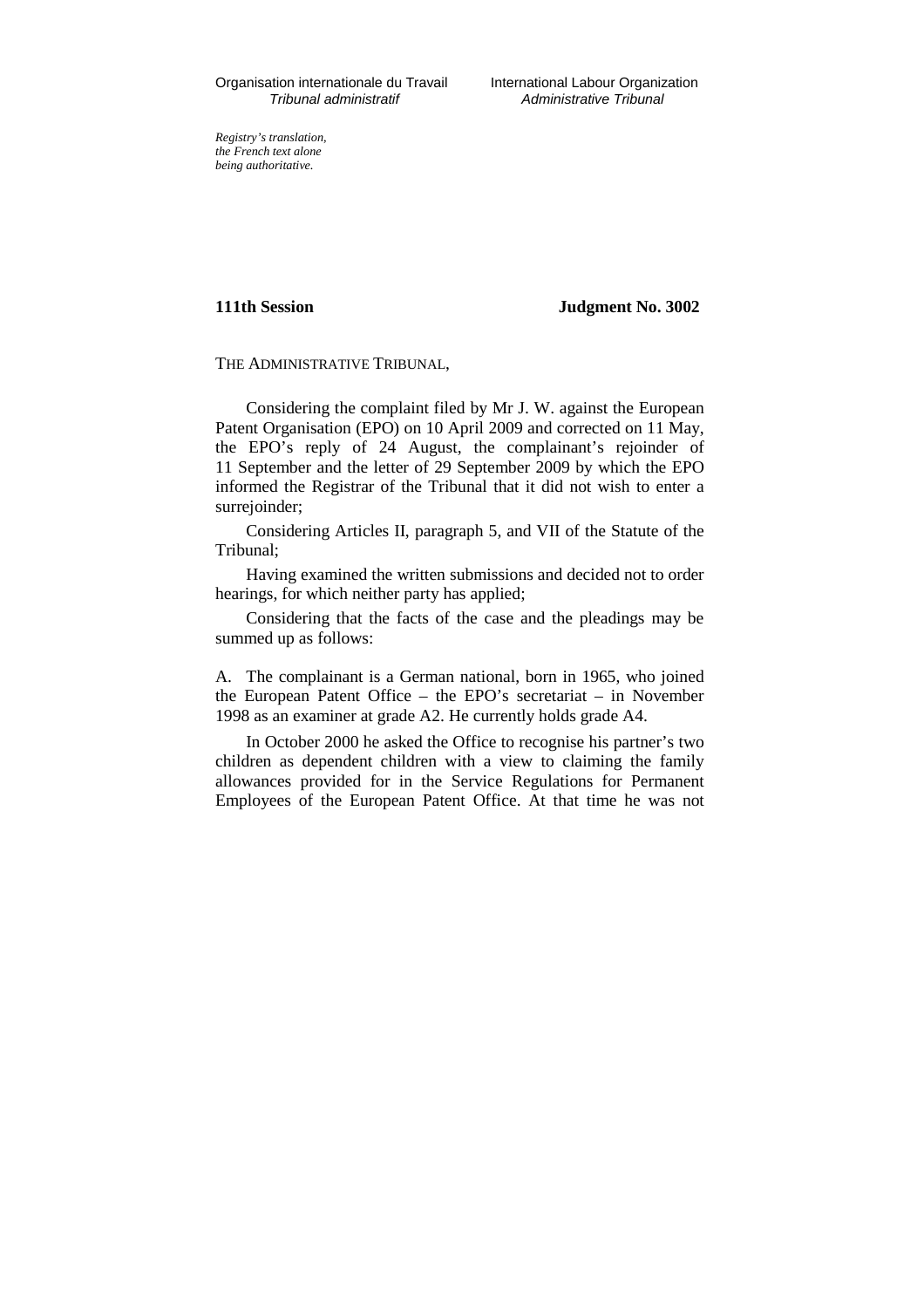married to his partner, and she had sole custody of her children, but the complainant explained, referring expressly to Article 69(3)(c) of the Service Regulations, that the children were residing with him and that they were mainly and continuously supported by him. He offered to provide evidence of these facts if required.

Article 69(3) of the Service Regulations provides as follows:

"For the purposes of these Regulations a dependent child shall be:

- a) the legitimate, natural or adopted child of a permanent employee, or of his spouse, who is mainly and continuously supported by the permanent employee or his spouse;
- b) the child for whom an application for adoption has been lodged and the adoption procedure started;
- c) any other child who is normally resident with and mainly and continuously supported by the permanent employee or his spouse."

Guidelines for determining whether a child is "dependent" within the meaning of these provisions are set out in Communiqué No. 6, which entered into force on 1 April 1996. Rule 1 of the Communiqué relevantly provides, in paragraph (1), that:

"[…] a legitimate, natural or adopted child […] shall be assumed to be mainly and continuously supported by the employee or his spouse if the child is not gainfully employed […] **and** is

- a) under 18 years of age, **or**
- b) aged between 18 and 26 and receiving educational or vocational training, **or**
- c) prevented by serious illness or invalidity from earning a livelihood, irrespective of age."

### Rule 2 of the Communiqué provides:

"Any other child normally resident with the employee or his spouse […] shall be assumed to be mainly and continuously supported by the employee or his spouse if, in addition to fulfilling the conditions set out under Rule 1(1), the child is not married or under the parental authority of a third person, except where the child's spouse or the third person is, for reasons beyond his control, unable to support the child."

The complainant's request was denied on the grounds that he had not provided evidence that his partner was unable, for reasons beyond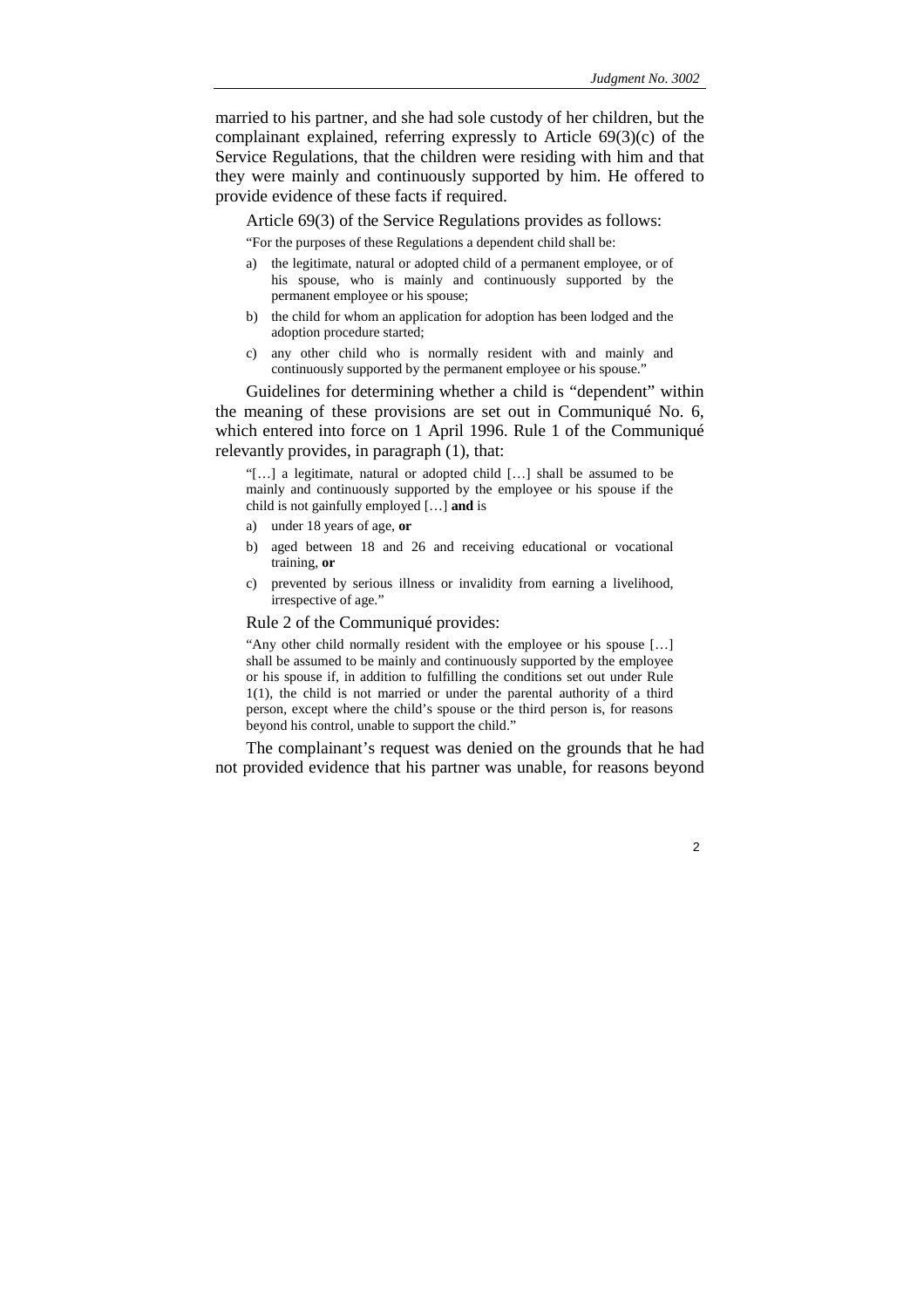her control, to support her children. He then submitted evidence and asked the Office to re-examine his request, but the Director of Personnel informed him by a Note dated 26 April 2001 that the documents he had provided were not "appropriate proof" and that the initial decision not to recognise his partner's children as dependants therefore remained unchanged. Having enquired in vain as to what might constitute "appropriate proof" in this context, the complainant lodged an internal appeal on 20 June 2001 challenging the decision of 26 April. In the meantime, he had married his partner and the Office had recognised her children as dependants as from the date of the marriage. He therefore indicated that his appeal concerned only the period from August 2000 to April 2001. In an opinion issued on 9 December 2002, the Internal Appeals Committee recommended unanimously that the appeal should be rejected as unfounded. The President of the Office accepted that recommendation and the complainant was so informed by a letter of 20 December 2002.

On 13 August 2004, shortly after the delivery of Judgment 2359, which likewise concerned a claim based on Article 69(3)(c) of the Service Regulations, the complainant wrote to the President seeking reconsideration of the request he had submitted in October 2000 in light of that judgment. In the event that this request was denied, he asked that his letter be treated as an internal appeal. The Director of Personnel replied, on 12 October 2004, that his request could not be granted, as he had not challenged the final decision of which he had been notified on 20 December 2002 within the applicable time limit.

By a letter of 1 November 2006 the complainant enquired as to the status of his internal appeal. He pointed out that he had asked that his letter of 13 August 2004 be treated as an appeal if the request contained therein were denied. On receiving this letter the Office discovered that the matter had never been referred to the Internal Appeals Committee. It apologised to the complainant for this omission and informed him that, since the decision of 12 October 2004 could no longer be challenged, his letter of 1 November 2006 was being treated as a new request, which had been referred to the Committee.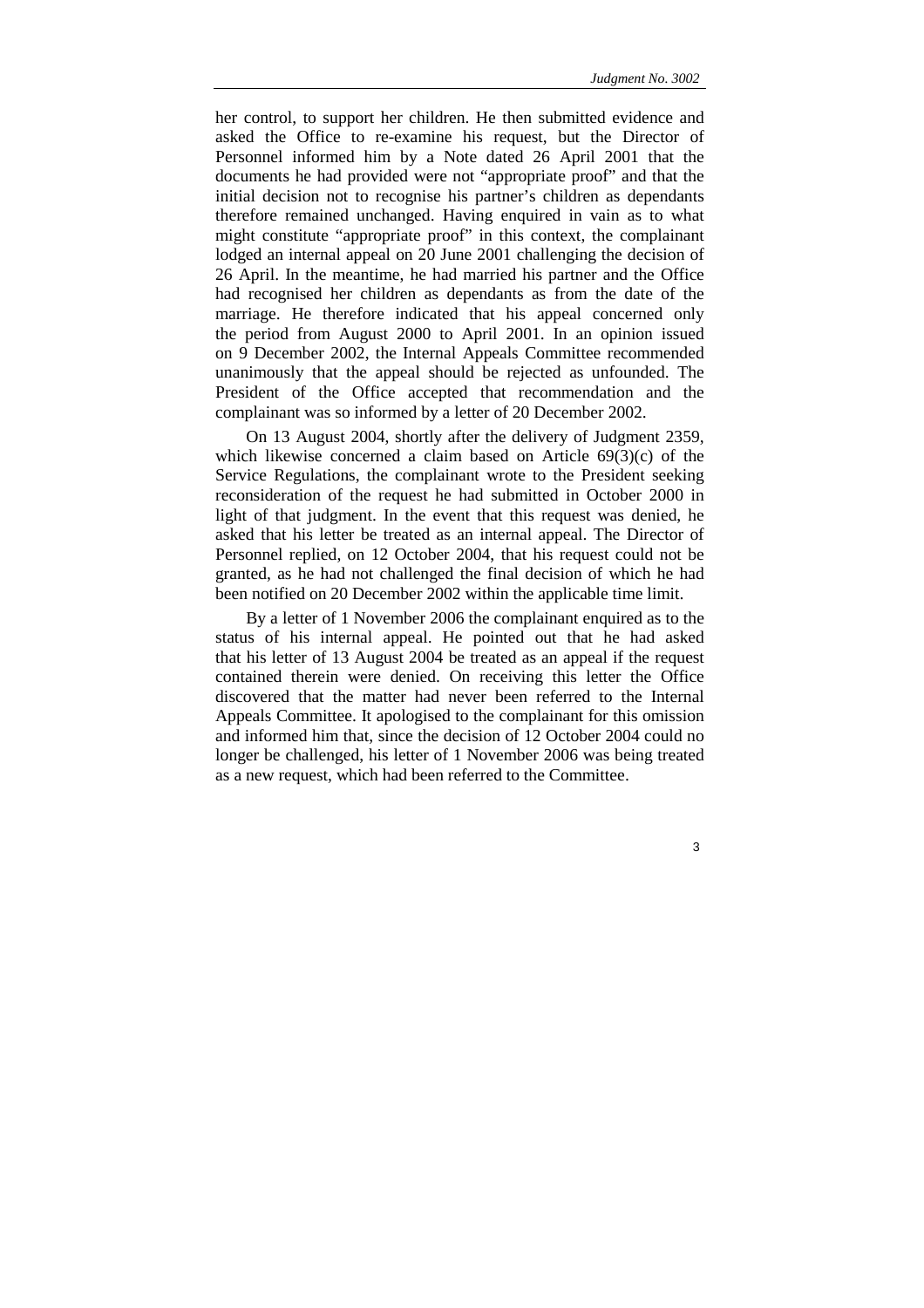On 9 January 2009 the Committee issued a divided opinion on this second appeal. The majority of its members considered that it should be rejected as irreceivable on the grounds that its subject matter was *res judicata*. The minority held that the principle of *res judicata* was not applicable, as the decision challenged was not a judicial decision but an administrative one, and that in dealing with the complainant's request the Office had committed the same error of law as in the case leading to Judgment 2359. By a letter of 13 March 2009 the complainant was informed that the President had decided to reject his appeal in accordance with the recommendation of the majority of the Committee, not on the basis of the principle of *res judicata*, but for reasons of legal certainty. That is the impugned decision.

B. The complainant contends that the delivery of Judgment 2359 created a new situation in law which justified his new request for retroactive recognition of his partner's children as dependants. He points out that in rejecting that request the President relied on the principle of legal certainty. According to the complainant, that principle concerns the protection of legitimate expectations and the rule of non-retroactivity. He argues that, by virtue of Article 69(3)(c), he had a legitimate expectation that his partner's children would be granted the status of dependants if they were mainly and continuously supported by him, and that the Office violated that expectation by wrongly considering the relevant provisions of Communiqué No. 6 to be definitional. In the above-mentioned judgment the Tribunal held that that interpretation involved an error of law. As for the rule of nonretroactivity, he contends that it is inapplicable to his case, since Article 69 was in force and remained unchanged throughout the period at issue.

The complainant asks the Tribunal to set aside the impugned decision and to give him the benefit of the new interpretation of the Service Regulations resulting from Judgment 2359. He requests that his partner's children be recognised as dependants for the period from August 2000 to April 2001 and that he be granted for the same period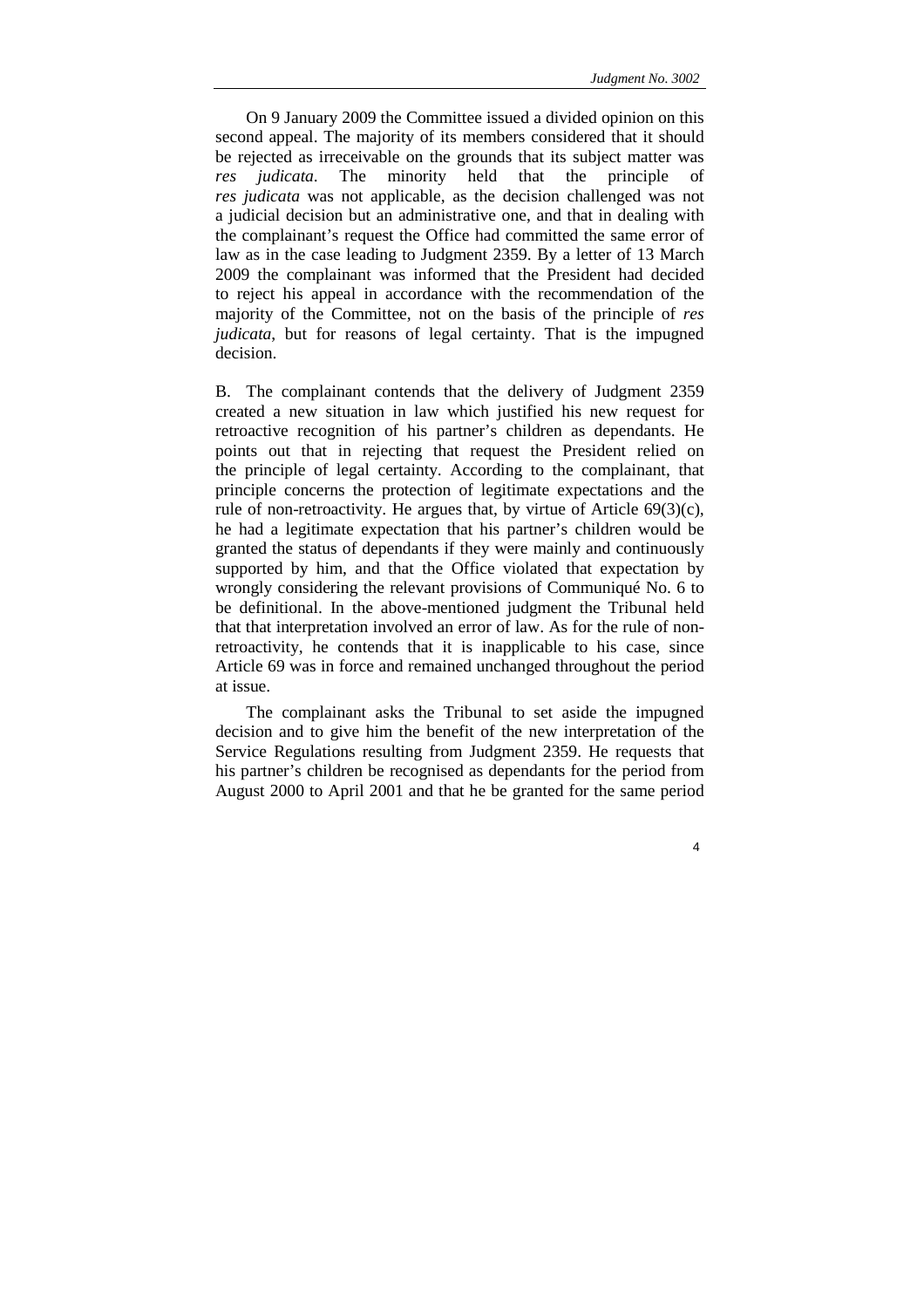the benefits provided for in the Service Regulations in respect of dependent children. He also claims moral damages.

C. In its reply the EPO contends that the complaint is irreceivable under Article VII, paragraph 2, of the Tribunal's Statute, because the complainant did not challenge the President's decision of 20 December 2002 rejecting his request for recognition of his partner's children as dependants within ninety days of the date on which he was notified of it. Referring to Judgment 612, it argues that even if the Office might have decided differently on his request following the delivery of Judgment 2359, this would not afford grounds for making an exception to that time limit.

Alternatively, the Organisation submits that the complaint is unfounded. It considers that, in view of the principle that a judgment has effect only as between the parties to it, Judgment 2359, to which the complainant was not a party, cannot have any effect which would alter the President's decision on his request – a decision which had become final long before that judgment was delivered. Furthermore, it maintains that the complainant has not provided sufficient proof that his partner's children were, at the material time, dependent within the meaning of Article 69(3)(c) of the Service Regulations. In this regard it points out that evidence of unsuccessful job applications by the children's mother does not in itself constitute proof of her inability to support her children, and that no information was provided as to whether the children's biological father was under any obligation to support them.

D. In his rejoinder the complainant submits that the EPO's arguments relating to receivability are irrelevant, since they fail to address the principle of legal certainty on which the President based the impugned decision. He adds that, according to the case law, time limits may be waived where an organisation has acted in breach of good faith. He reiterates his arguments on the merits and criticises the Organisation for acting as though Judgment 2359 had never been issued.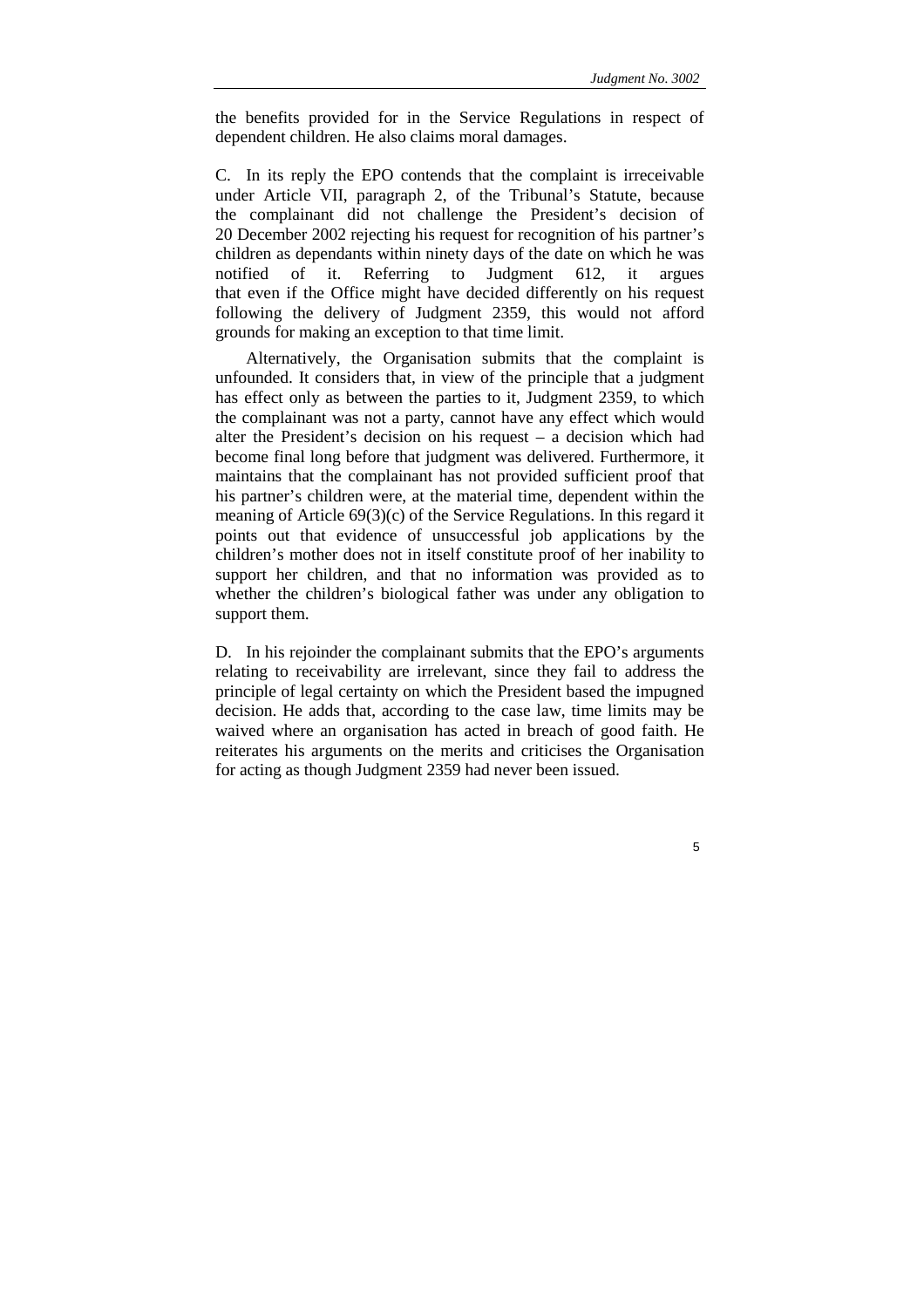6

# CONSIDERATIONS

1. The complainant, who joined the EPO on 1 November 1998, is employed as a patent examiner at grade A4. On 13 October 2000 he requested that his partner's two children who, like her, were resident in his home, be recognised as dependent children for the purposes of Article 69 of the EPO Service Regulations, concerning the dependants' allowance, and of other articles of the Service Regulations making provision for allowances granted on account of that status.

2. The above-mentioned Article 69 states in paragraph  $(3)(c)$ that "any […] child who is normally resident with and mainly and continuously supported by the permanent employee or his spouse" shall be regarded as a dependent child.

3. The complainant's request, in support of which he subsequently provided various items of documentary evidence, was rejected by a decision of the Director of Personnel on 26 April 2001. In the Office's opinion this request could not be met, because the complainant had not fully satisfied the conditions laid down by Rule 2 of Communiqué No. 6, which had been issued in 1996 in order to provide guidelines for the application of Article 69 of the Service Regulations. The main objections were that the children in question were not under the complainant's parental authority and that it had not been shown that his partner was unable to support them for reasons beyond her control.

4. On 20 June 2001 the complainant lodged an internal appeal against this decision under Articles 107 and 108 of the Service Regulations. The appeal specified that the request at issue concerned the period August 2000 to April 2001. Indeed, as the complainant had married his partner on 2 May 2001, the two children had been recognised as dependants from that date onwards in accordance with Article 69(3)(a) and he therefore now received the corresponding allowances.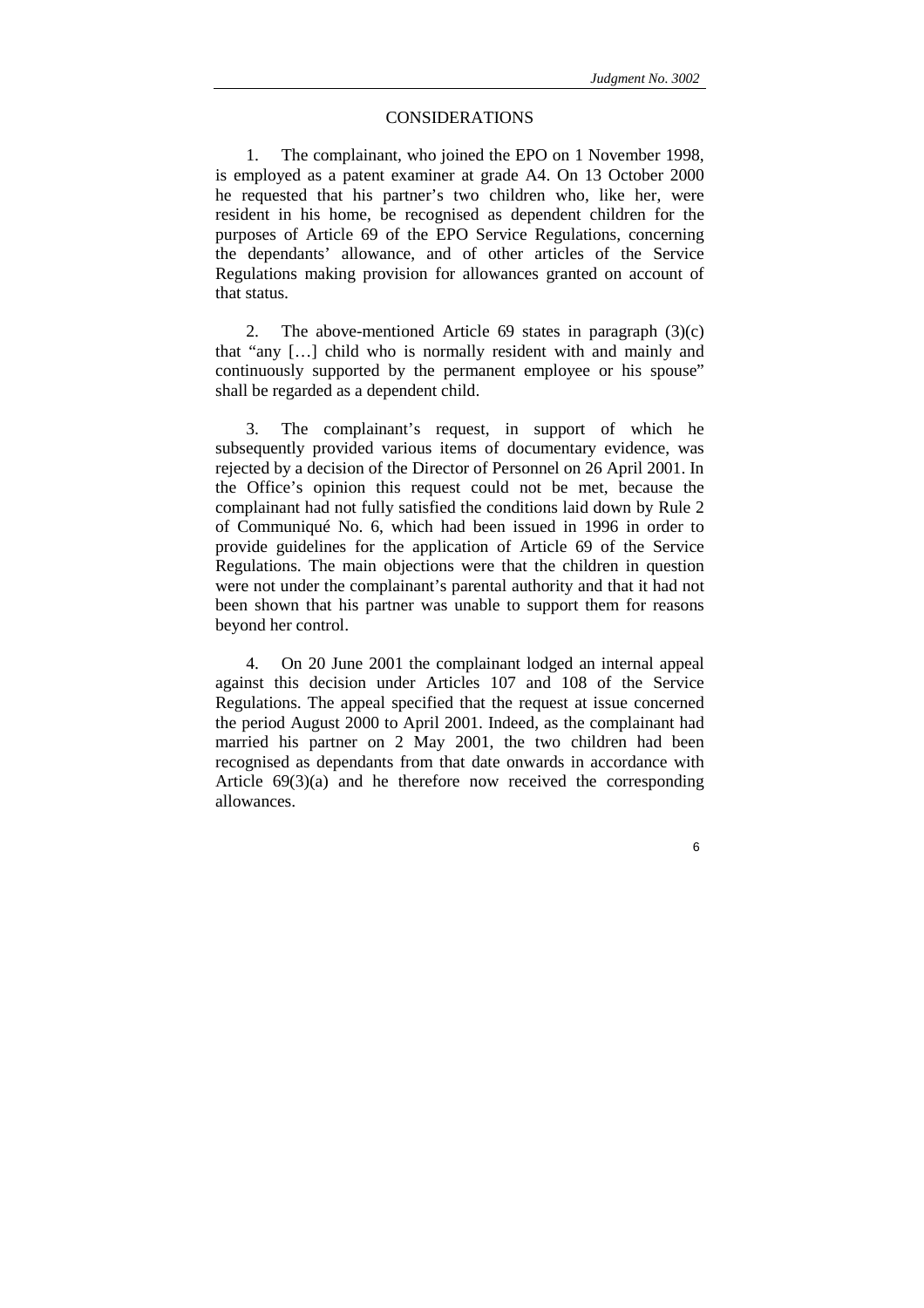5. By a decision of 20 December 2002, taken on the unanimous recommendation of the Internal Appeals Committee, the President of the Office rejected the complainant's internal appeal as unfounded. The complainant did not challenge this decision before the Tribunal.

6. However, by Judgment 2359 delivered on 14 July 2004, concerning a complaint filed by an EPO employee in a situation similar to that of the complainant, the Tribunal held that the Office's interpretation of the relevant provisions was incorrect. It took the view that the purpose of Rule 2 of Communiqué No. 6 was not to define the requirements for meeting the condition laid down in the abovementioned Article 69 of the Service Regulations that the child must be "mainly and continuously supported" by the employee, but to relieve an applicant for a dependants' allowance of the burden of producing detailed evidence that he or she met this condition where the provisions of the Communiqué were satisfied. The Tribunal observed that any other interpretation would render this rule of Communiqué No. 6 inconsistent with the terms of the superior rule in Article 69 of the Service Regulations, and that an employee whose application did not satisfy the requirements of the Communiqué might nevertheless establish by other evidence that the children in question were "mainly and continuously" supported by him or her. Having determined that the Office's decision impugned in that case therefore involved an error of law, it found that the employee concerned had in fact shown that he met the condition in question and accordingly ordered that he be paid the dependants' allowance for his partner's children.

7. As the complainant believed that he was entitled to have this precedent applied to his case, in a letter of 13 August 2004 he asked the Office to "reconsider" the initial decision taken with regard to him and to grant him the allowances requested for the period August 2000 to April 2001. The Director of Personnel denied this request on 12 October 2004 and the complainant then referred the case again to the Internal Appeals Committee, which on this occasion issued a divided opinion on 9 January 2009. Three of the five committee members held that the applicant's claims were barred by *res*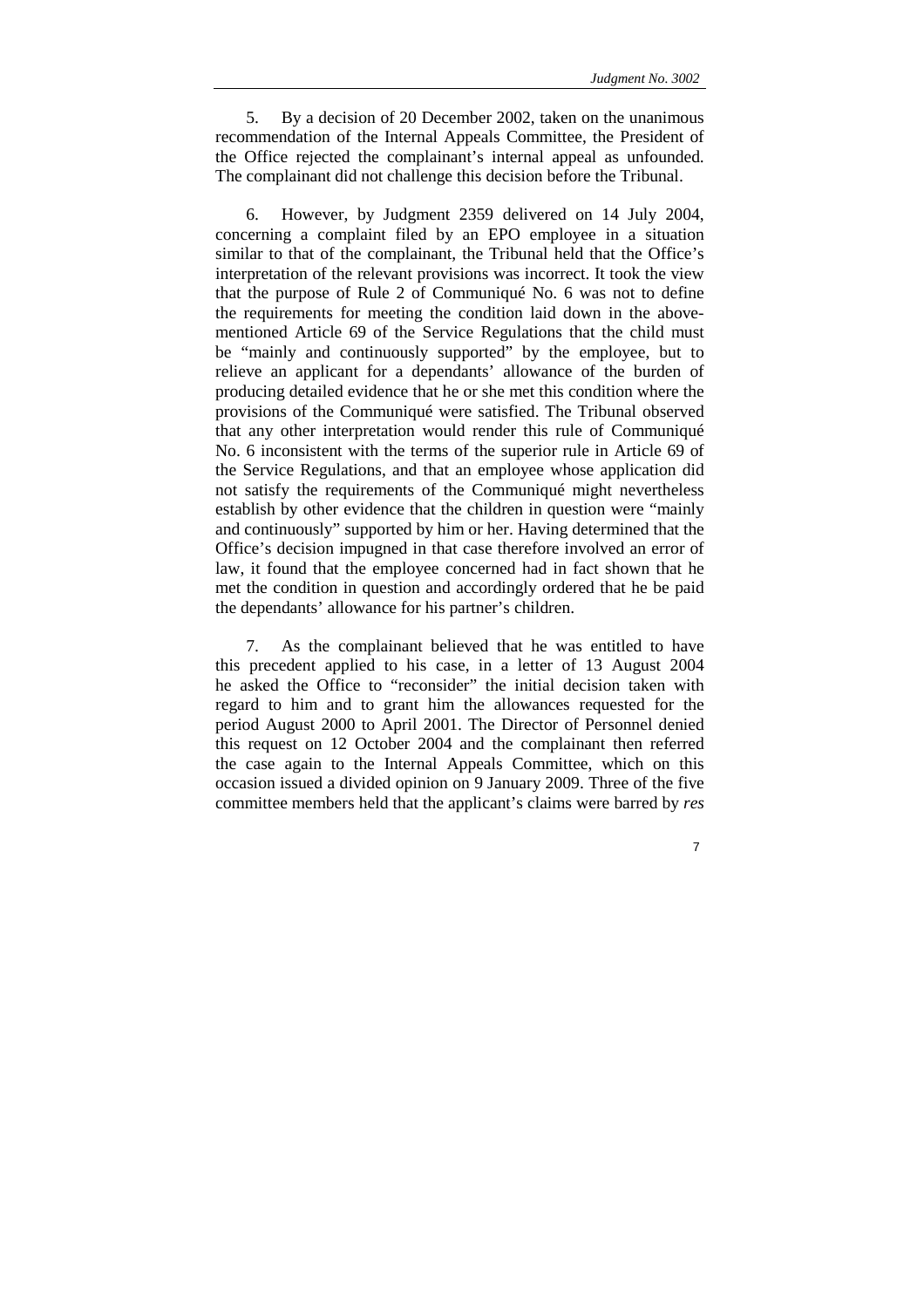8

*judicata*, because the decision of 20 December 2002 had not been challenged within the time limit for submitting an appeal, whereas the two other members were of the view that they should be entertained, particularly because the delivery of Judgment 2359 constituted a new fact justifying a review of that decision.

8. On 13 March 2009 the President of the Office rejected the complainant's second appeal. While this decision was thus consonant with the majority opinion of the Internal Appeals Committee, the specific reason given for rejection was not the principle of *res judicata*, but the final nature of the decision of 20 December 2002, which could not be challenged on account of the principle of legal certainty.

9. The complainant has now brought this new decision of the President of the Office before the Tribunal. He asks that it be set aside and seeks to be awarded the allowances under the Service Regulations to which he would have been entitled if his partner's children had been recognised as his dependants during the period August 2000 to April 2001. He also claims moral damages.

10. In support of his complaint, the complainant submits that the delivery of Judgment 2359 created a "new situation of law" enabling him to impugn the President's decision. He also contends, on the merits, that he did satisfy the requirements for having his partner's children recognised as dependants under Article 69 of the Service Regulations.

11. On the latter point it must be noted that the Organisation's submissions are unconvincing insofar as they seek to deny that the decision of 20 December 2002 was unlawful, because it is plain that this decision, which essentially rested on the consideration that the complainant's request did not meet the conditions laid down in Rule 2 of Communiqué No. 6, is tainted with the same error of law as the decision which was set aside by the Tribunal in Judgment 2359. Furthermore, it is clear from the submissions that in the instant case the complainant did furnish sufficient proof that his partner's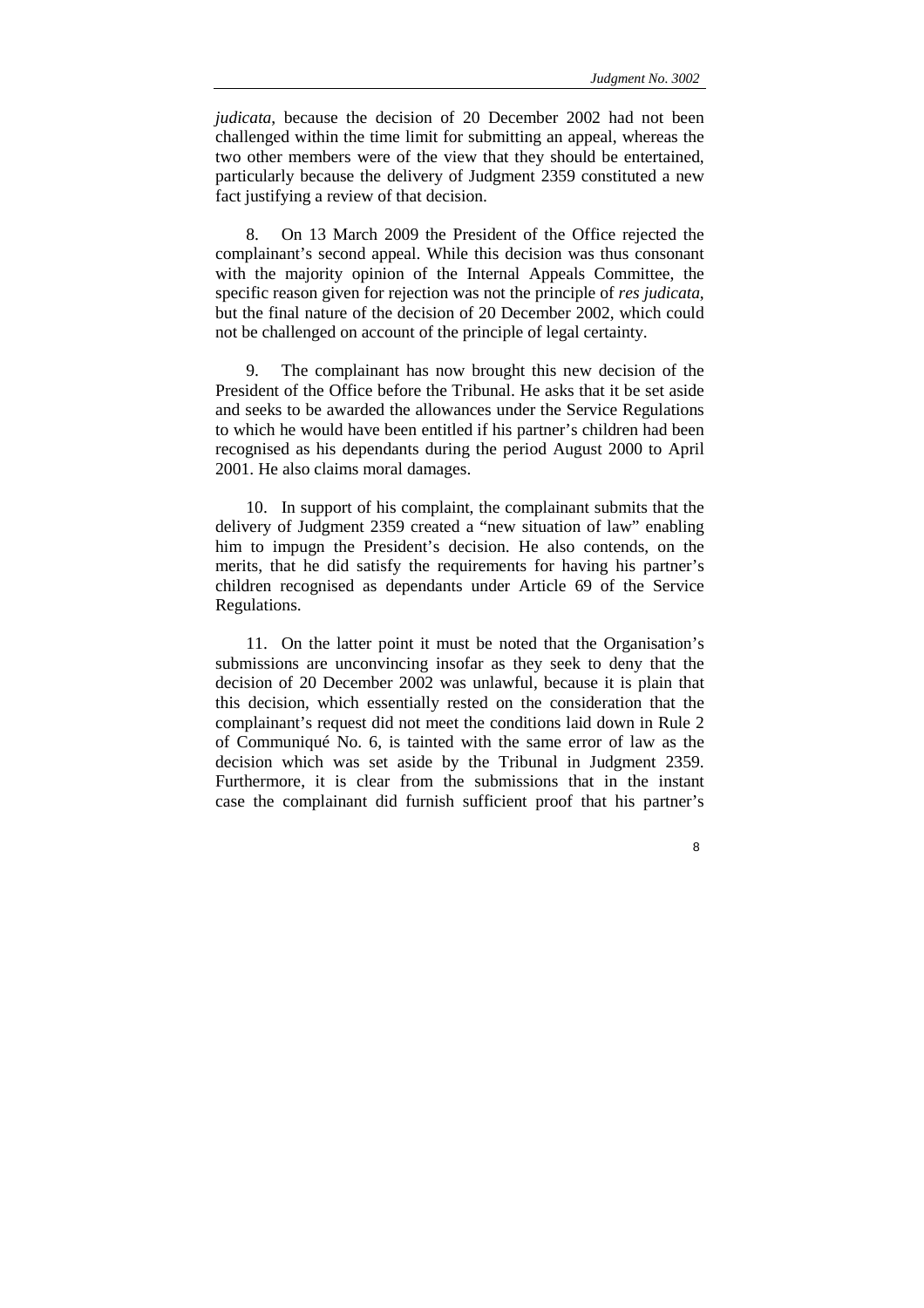children were "mainly and continuously" supported by him. They should therefore have been regarded as dependent children within the meaning of Article 69 of the Service Regulations.

12. However, as the facts set out above show, the complainant did not impugn the decision of the President of the Office of 20 December 2002 refusing to grant him the disputed allowances within the ninety-day period available to him under Article VII, paragraph 2, of the Statute of the Tribunal. Although, as he states, he constantly protested against this decision, it thus became final and therefore he could no longer reapply for these allowances. Yet that was precisely the purpose of the request which he submitted on 13 August 2004, since it sought the granting of allowances for the same children and for the same period as those referred to in the initial appeal. In these circumstances the decision of the President of the Office of 13 March 2009 must be regarded as purely confirmatory of the previous decision and consequently it could not set off a new time limit for an appeal by the complainant (see, for example, Judgments 698, under 7, 1304, under 5, or 2449, under 9).

13. As the Tribunal has repeatedly stated, for example in Judgments 602, 1106, 1466 and 2722, time limits are an objective matter of fact and it should not entertain a complaint filed out of time, because any other conclusion, even if founded on considerations of equity, would impair the necessary stability of the parties' legal relations, which is the very justification for a time bar. In particular, the fact that a complainant may have discovered a new fact showing that the impugned decision is unlawful only after the expiry of the time limit for submitting an appeal is not in principle a reason to deem his or her complaint receivable (see, for example, Judgments 602, under 3, 1466, under 5 and 6, or 2821, under 8).

14. It is true that, notwithstanding these rules, the Tribunal's case law allows an employee concerned by an administrative decision which has become final to ask the Administration for review either when some new and unforeseeable fact of decisive importance has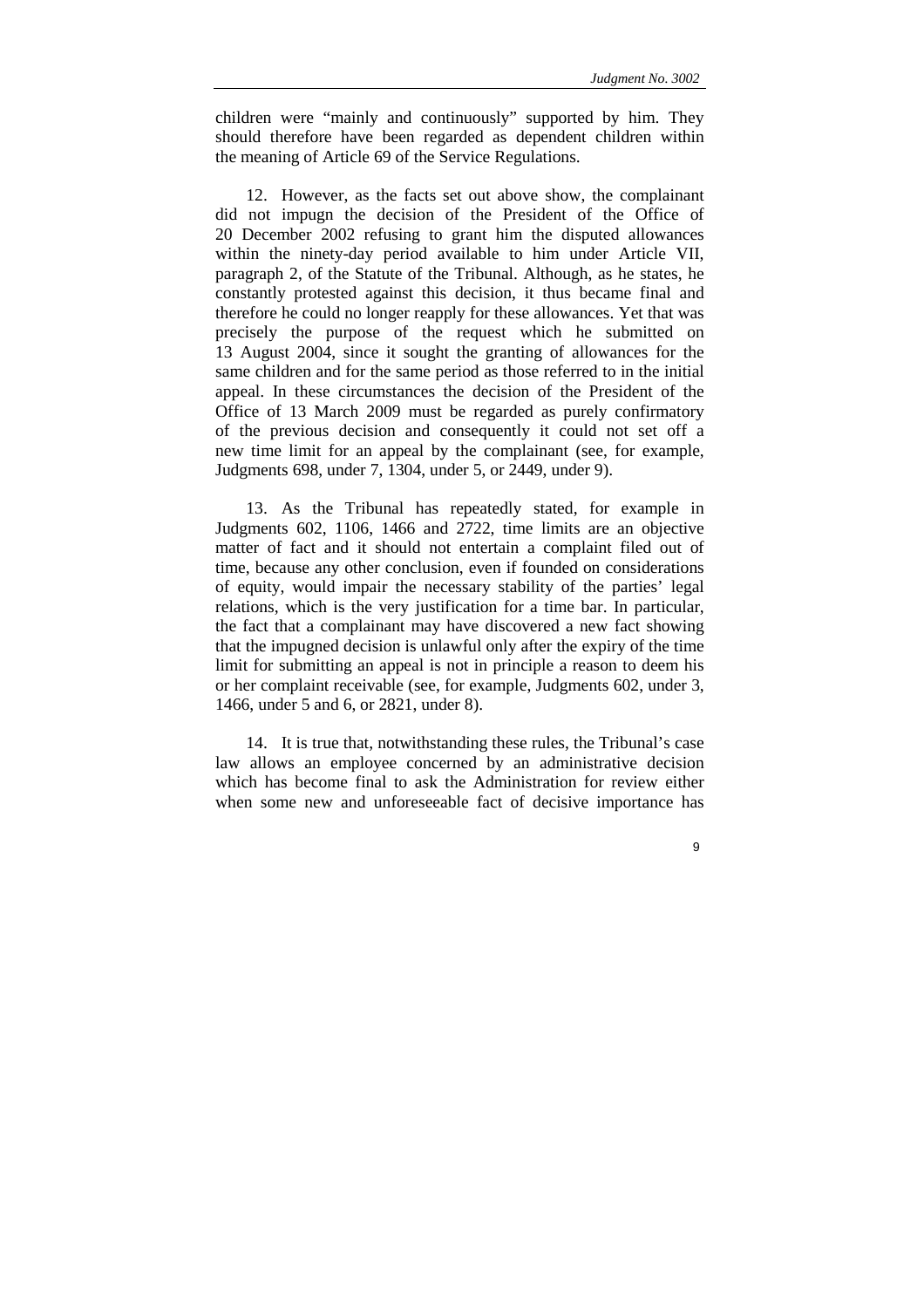occurred since the decision was taken, or else when the employee is relying on facts or evidence of decisive importance of which he/she was not and could not have been aware before the decision was taken (see Judgments 676, under 1, 2203, under 7, or 2722, under 4). However, the fact that, after the expiry of the time limit for appealing against a decision, the Tribunal has rendered a judgment on the lawfulness of a similar decision in another case, does not come within the scope of these exceptions.

15. In particular, in the instant case, the complainant's argument that the delivery of Judgment 2359 constitutes a new and unforeseeable fact of decisive importance, within the meaning of the above-cited case law, is to no avail. In Judgment 676 the Tribunal did accept that the delivery of one of its judgments could be described in these terms and could therefore have the effect of reopening the time limit within which a complainant could lodge an appeal. But the circumstances of the case were very special in that the Tribunal, in previous judgments which it cited in that case, had formulated a rule which had greatly altered the position of certain staff members of an organisation and which, although already applied by the organisation, had until then not been published or communicated to the staff members concerned. No exceptional circumstances of this nature exist in the instant case where the criticism expressed in Judgment 2359 of the conditions set by the Office for the recognition of a dependent child – which moreover confirmed the soundness of the complainant's own criticism in this respect – cannot be regarded as unforeseeable.

16. In his rejoinder the complainant endeavours to rely on the line of precedent established by Judgments 752, 1466 and 2722, inter alia, according to which an appeal may not be time-barred if there has been a breach of good faith. But this other exception to the rules governing time limits, which concerns the situation where an organisation has deprived one of its employees of the possibility of exercising his/her right of appeal by deliberately misleading him/her, or by concealing some paper from him/her with the intention of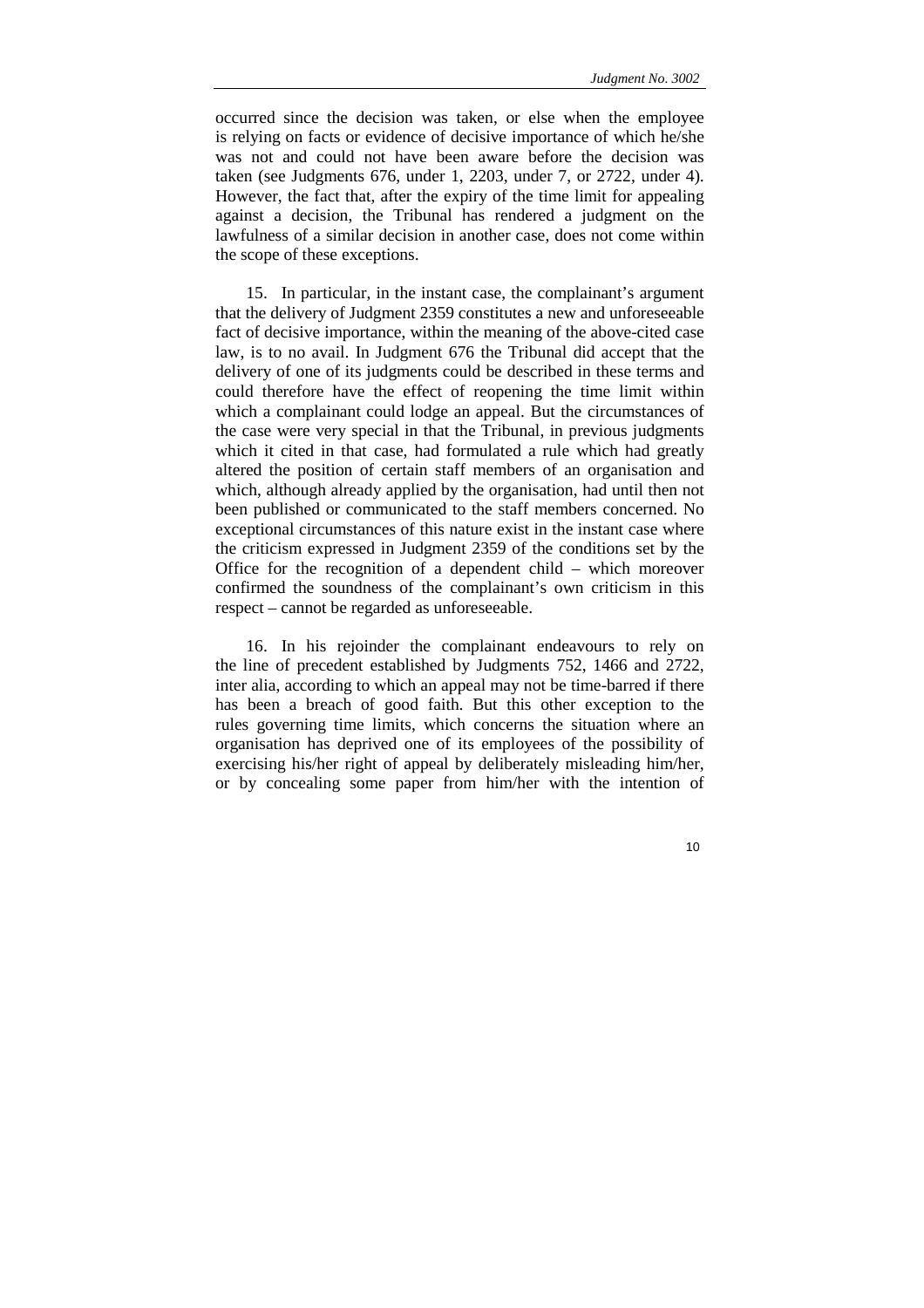11

injuring him/her, can obviously not be applied in this case, where no such machinations may be ascribed to the Office.

17. In addition to the fact that this complaint is consequently irreceivable, the complainant's second internal appeal was filed out of time. As the President of the Office rightly noted, the Internal Appeals Committee was wrong to hold in the recommendation adopted by the majority of its members that this appeal was barred by *res judicata*, for such authority is possessed only by judicial rulings, and not by administrative decisions. She, on the other hand, was correct in relying on the fact that the decision of 20 December 2002 had become final in the decision conveyed to the complainant on 13 March 2009. Contrary to the complainant's contentions, the President was also right, in this connection, to invoke the principle of legal certainty. As stated above, the rules governing time limits are indeed justified by the need for stability in legal situations, which is one aspect of that principle (see Judgment 2487, under 4).

18. It follows from the foregoing that the complaint can only be dismissed in its entirety.

# DECISION

For the above reasons, The complaint is dismissed.